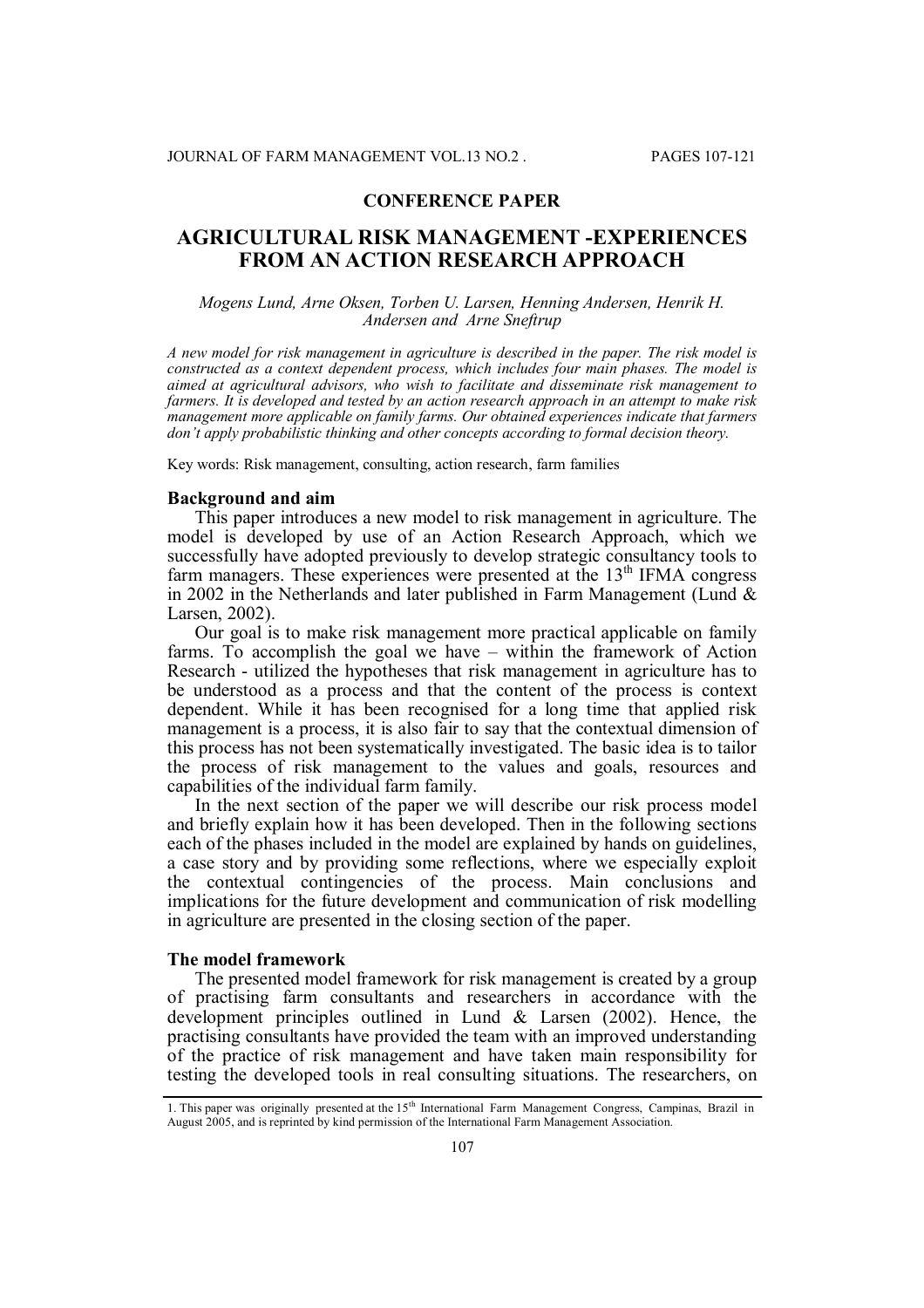the other hand, were responsible for constructing new supporting tools and studying relevant risk theories that may support and improve the practice of risk management performed by local consultants.

The developed risk model is directed practising consultants, who wish to apply risk management in their consulting services towards farmers. It might be in a consulting situation involving the whole farm family and business operation or in case of a more partial consulting situation, where e.g. an investment in new farm buildings has to be evaluated.

Risk is defined as the likelihood of an economic loss. Hence, the aim of risk management is to minimize such economic losses on the assets, equity, income and future welfare of the farm family (Olson, 2004). Although risks are measured by their economic consequences, it is up to the farm family to value the importance of these consequences. It is also common knowledge that risks can never be completely avoided in farm business management, but it might be balanced in accordance with e.g. the farm family's goals and their risk-bearing capacity.

We believe that a large number of realistic assumptions have to be fulfilled with respect to both the consultant and the farm family if there should be a successful outcome of the risk management process. As examples, the farm family should be motivated, have recognised the needs and be willing to invest some money and time in the process. On the other hand, the consultant should be able to define the risk problem perceived by the farm family and to ensure a relevant outcome of the process.

In order to identify and handle the many assumptions embedded in agricultural risk management understood as a context dependent process, the formulated risk model has been divided into four main phases:

- Recognition and demarcation
- Identification and prioritizing
- Search and evaluation of alternatives
- Implementation and monitoring

The content and application of the risk model is published in a recent handbook written for practising consultants working in the Danish Advisory Service (Lund et al., 2005). In the handbook each of the four phases of the risk model is explained and illustrated according to the same generic structure:

- How to do
- Examples two examples are used, one showing a total approach to risk management and one example with a more partial focus
- Theoretical reflections

Although our paper is structured in the same fashion as the handbook, we only intend to present the total approach to risk management.

# **Recognition and demarcation**

The first phase of the process model includes a recognition and demarcation of the farm family's needs for applying risk management on their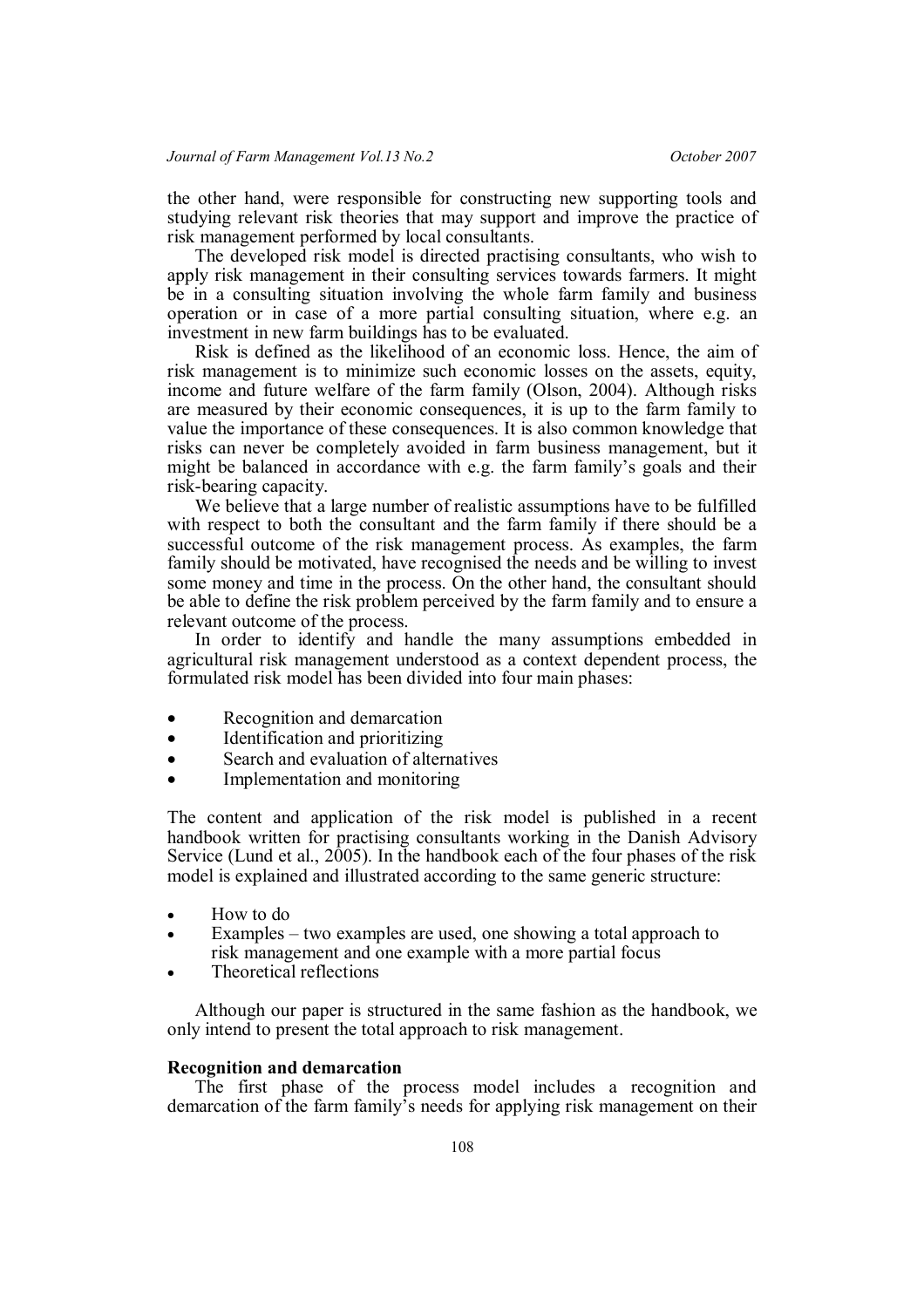farm.. A consulting contract is intended to be the final outcome of this stage of the process.

# **How to do**

It is assumed to be the consultant's responsibility to identify the need for risk management, including the task of making a clear description of the risk problem perceived by the farm family. The phase includes the following steps:

- 1. An understanding of the farm's activities, production facilities, size, location, economy, labour force as well as the surroundings including barriers such as environmental and other rural restrictions
- 2. A knowledge of the farm family's values, goals and plans
- 3. A dialogue with the family to assess the economic needs for risk management and which risk factors that might be important
- 4. A further analysis of the farm family's actual risk perception
- 5. A presentation of the risk tools and procedures, which the consultant intend to utilize in the process
- 6. A consulting contract is made if the farm family decides to adopt a risk management process

#### **Case story**

Our case story is a farmer and his spouse, who bought a farm operation in 1993 and invested in new building facilities to 200 sows in 1998. During 2002 the building capacity was expanded to 250 sows. The production efficiency is considered to be above average. About 30 per cent of the piglets are sold at a weight of 7 kg, whereas the others are sold at a weight of 30 kg. A sales contract has been made, and the recipient is very satisfied with the piglets. In addition, an area of total 58 hectares, where 28 ha is rented, is cultivated. The farmer does all the farm work by himself with minor help from his father and a school kid. Although his wife has fulltime work outside the farm, she is responsible for all the book-keeping on the farm.

#### **Problem recognition**

At the time when the new stable was finished in 1998, the sow herd became infected with a vicious lung disease and mycoplasma even though all hygiene and veterinarian measurements have been adopted by the farmer. In the same period there was an economic depression implying that the produced piglets were sold at very low prices. Therefore, the investments have resulted in a tight economic situation on the farm, which have caused some problems with the bank.

The different disease outbreaks in the pig production and the associated problems with their bank have made the farm family worried: Which risk factors are of importance and how might they be managed?

Initially, the farm family had no clear perception of the potential risk factors or their own risk attitudes. After some preliminary considerations and talks with their economic consultant they decided to adopt a total risk management process. A start-up meeting was agreed to take place on the farm two weeks later, where the farmer and his spouse, the economic consultant and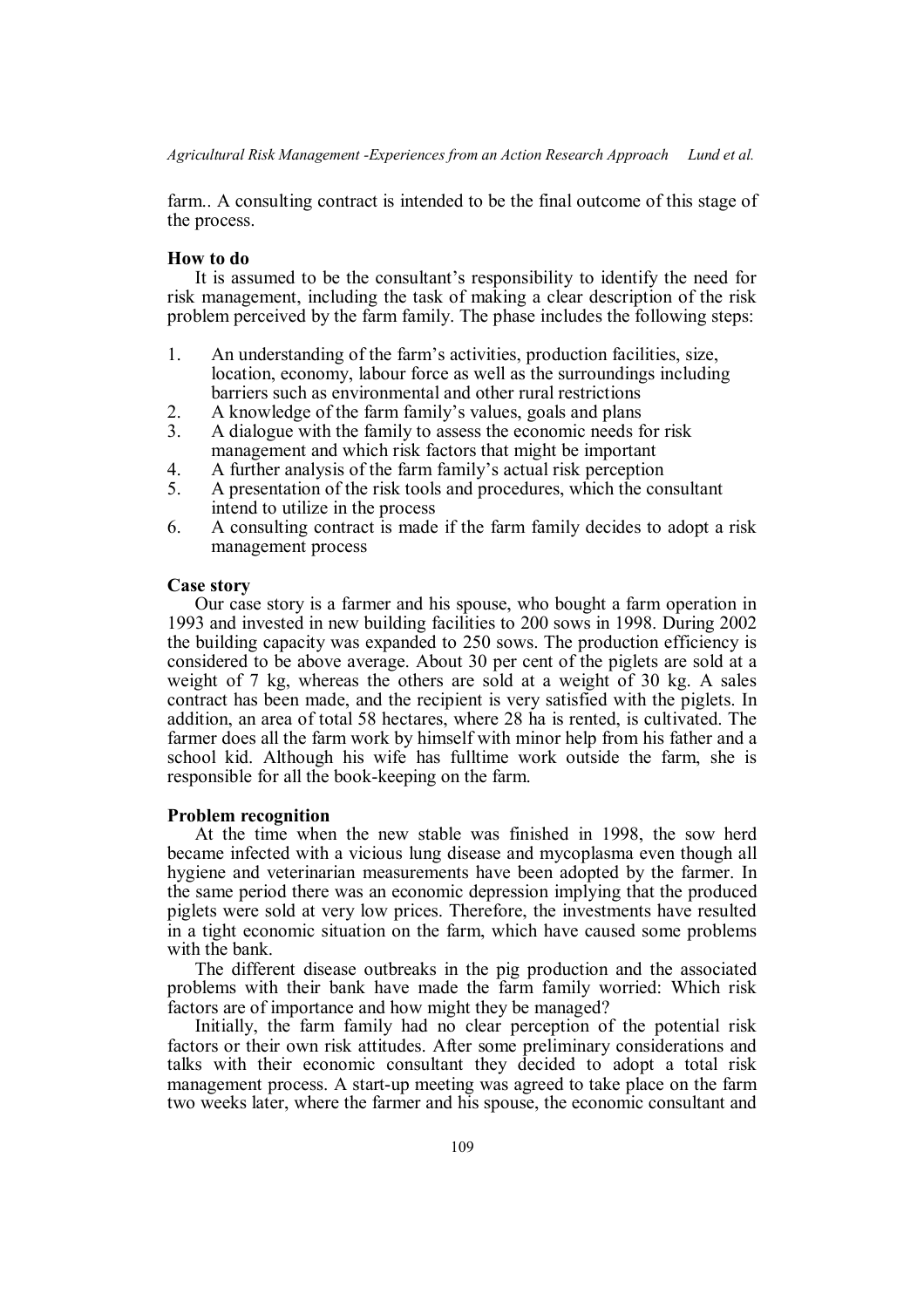two of his colleagues should participate.

### **Reflection**

The case story indicates some of the difficulties in identifying the relevant risk problem. One major challenge might be the different perception of risk problems between the farm family and their consultants. Typically, agricultural specialists have been trained in formal decision tools, whereas farmers learn about risks and their consequences through their practical work and obtained experiences. It raises the question about the role and responsibility of consultants in the risk management process. Teaching farmers to apply formal decision tools to handle risk problems would be one solution to close the gap (Nelson, 1990). Although this seems to be the traditional approach in agricultural teaching and advisory, we believe that a more efficient starting point is to gain an improved insight in farmers' risk perceptions and their ways to handle these risks in practical situations on their farms.

From a practical perspective there are many kinds of ambiguities involved in the recognition of a risk problem. One reason is that there is always the risk of incomplete information, i.e. not identifying all the potential risk factors. Another more fundamental reason is however that problem representation is always dependent on our subjective knowledge and personal judgements. For an economic consultant dealing with accounting and economic planning price risks are typically seen as some of the most important risks, whereas biological or family risks may have the highest ranks among farmers. Arguing that price risks are more important than e.g. risks of illness involves inevitable value judgements.

Measurement of risk aversion is part of the value judgments. Identification of the farmer's and eventually his spouse's risk aversion is an important step to evaluate if there is a relevant risk problem to solve. Stated simply, risk aversion means that the farm family is willing to sacrifice something to avoid the negative consequences of specific risks. Different methods for elicitation of the degree of risk aversion have been developed (Hardaker et al., 1997), but they tend to be both highly hypothetical and time-consuming to apply. It is reasonable to say that no operational producers are currently available to measure the degree of risk aversion implying that this concept is also infected with a high degree of ambiguity. Therefore, due to both the incompleteness of available information and the subjective nature of our knowledge and judgments there is always the risk of solving the wrong risk problem.

The many ambiguities involved have led us to the conclusion that the recognition of risk problems as well as their content and scope should play a greater role in applied risk management than is usually the case. The six steps procedure outlined in this section clearly illustrates the important emphasise we put on the phase dealing with recognition and understanding of relevant risk problems. There is however no theoretical argument for decomposing the phase into exactly six steps – more or fewer steps might as well be appropriate.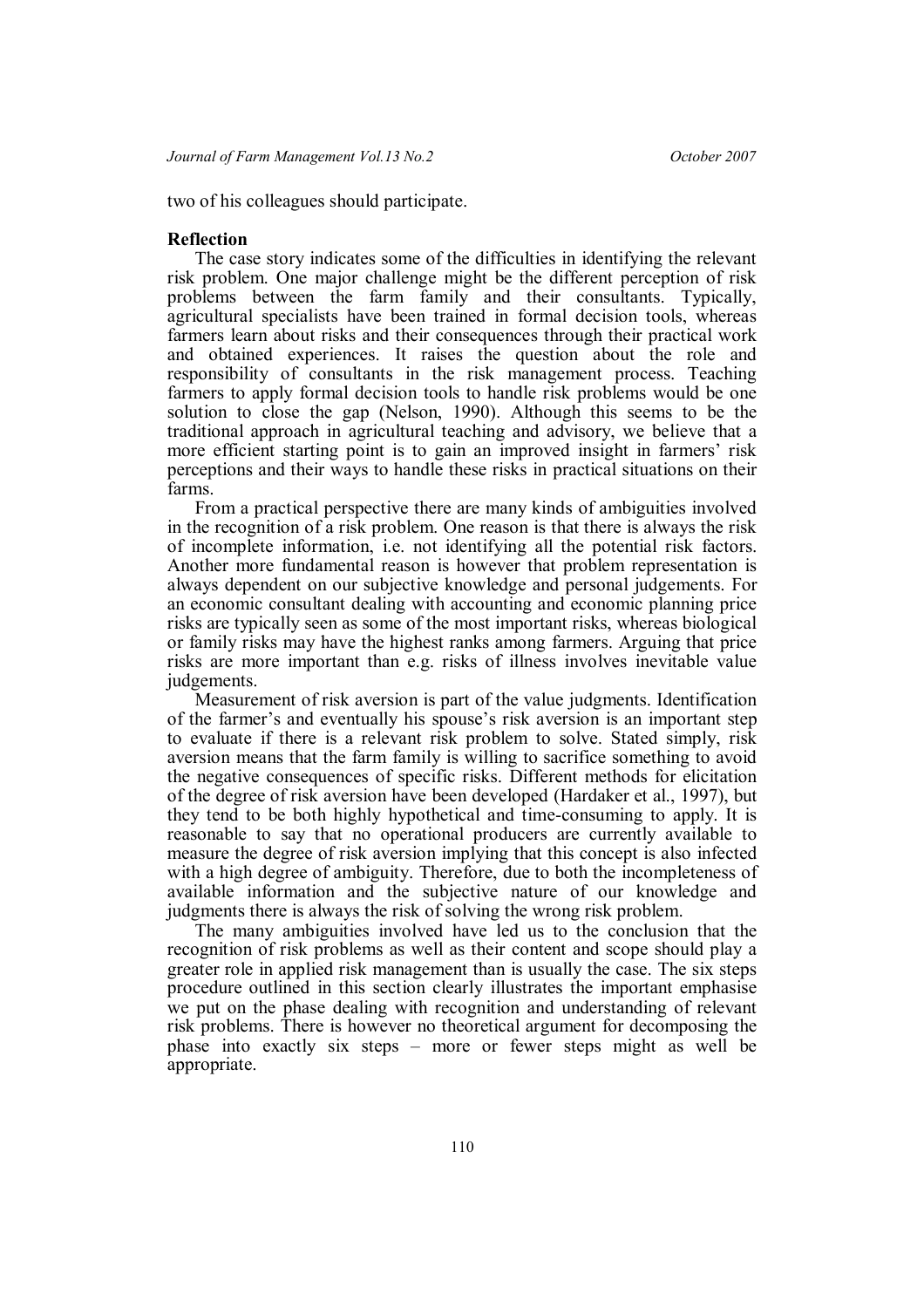# **Identification and prioritizing**

The aim of the second phase in the process is to identify and prioritize the most important risks. Another labelling of this process, which is often utilized in public risk analysis of e.g. technological risks and food safety risks, is risk assessment (Glickman & Gough, 1995).

### **How to do**

In our process model the second phase has been subdivided into 4 operational steps:

- 1. Identification of the potential risk factors
- 2. Prioritizing by the criteria: Significant/Insignificant
- 3. Prioritizing by the criteria: Likely/Unlikely<br>4 Prioritizing by the criteria: Influential/Non-
- 4. Prioritizing by the criteria: Influential/Non-influential

In what follows we are going to illustrate the four steps in our farm case.

### **Case story**

### *Step 1: Identification of the potential risk factors*

As a preparation to the meeting on the farm the consultants have made a list of potential risk factors for the production of piglets (not shown here). At the start of the meeting the list was discussed and revised together with the farmer and his spouse. The risks of a negative attitude in the bank, death of the farmer and/or his spouse and the sale price of piglets are all examples of new risk factors that were included in the original list.

# *Step 2: Prioritizing by the criteria: Significant/Insignificant*

In our case each participant was asked to choose two risk factors from the revised list of risk factors, which should be evaluated as significant for the future economic performance of the pig production. The outcome of this step was:

| The farmer:   | Efficiency, Price of piglets                 |
|---------------|----------------------------------------------|
| The spouse:   | Efficiency, Price of piglets                 |
| Consultant A: | Illness – farmer/spouse, Negative bank       |
| Consultant B: | No recipient of piglets, Production diseases |
| Consultant C: | Illness – farmer/spouse, Production diseases |

A risk factor was considered as economically significant if it was chosen by at least one of the participants. Therefore, this prioritization resulted in a total number of six risk factors, which should be further evaluated. An improved interpretation and a more precisely definition of each of the six identified risk factors were undertaken as another subtask in step 2. The discussion resulted in the statements as shown in box 1.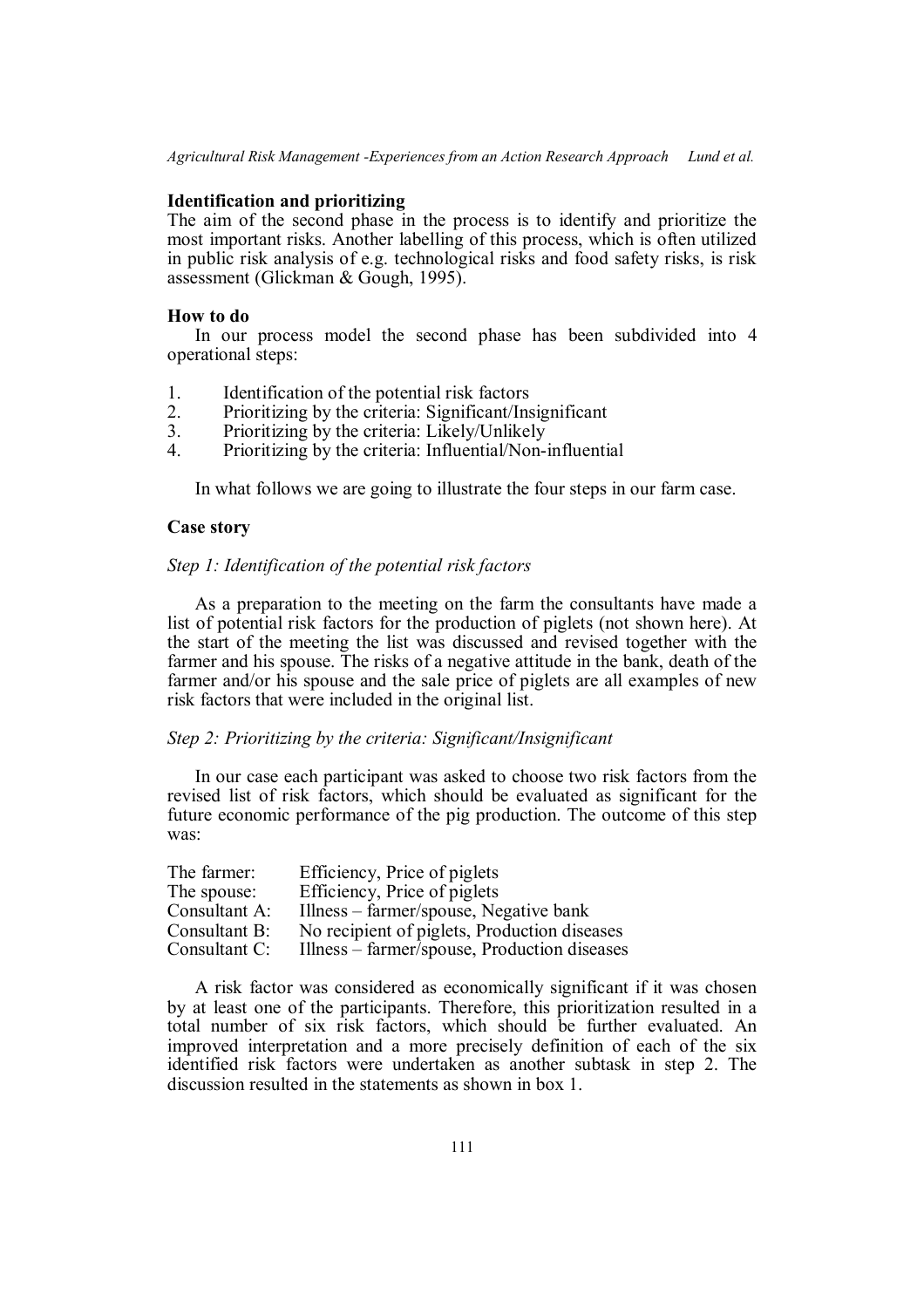# *Step 3: Prioritizing by the criteria: Likely/Unlikely*.

As the next step each participant was asked to indicate whether each of the six economically significant risk factors were likely or unlikely.

# **Box 1. Description and clarification of the revealed significant risk factors**

| <b>Risk factor</b>                  | Interpretation                                                                                                                    | <b>Definition</b>                                                         |  |  |
|-------------------------------------|-----------------------------------------------------------------------------------------------------------------------------------|---------------------------------------------------------------------------|--|--|
| farmer/<br><b>Illness</b><br>spouse | The farmer has sole responsibil-<br>ity for the production. It also<br>have seriously consequences if<br>his wife is getting sick | Illness and injures between 1<br>month and 1 year                         |  |  |
| Negative bank                       | The views of the bank are of<br>great importance as it may stop<br>for new credit arrangements                                    | Maintenance of a positive atti-<br>tude in the bank                       |  |  |
| Production efficiency               | The farrow section is seen as<br>the most critical stage in reach-<br>ing high production efficiency                              | High efficiency by a large num-<br>ber of piglets per sow                 |  |  |
| Price of piglets                    | The farm economy is very vul-<br>nerable to low prices on piglets                                                                 | Price of piglets                                                          |  |  |
| No recipient of piglets             | Most of the piglets are today<br>delivered to the same farmer                                                                     | Termination of delivery con-<br>tract due to acute changing<br>conditions |  |  |
| Production diseases                 | More epidemic diseases such as<br>PMWS than common produc-<br>tion diseases                                                       | Diseases which requires total or<br>partial herd replacement              |  |  |

# **Box 2. Prioritising by the criteria: Likely/Unlikely**

| <b>Risk factor</b>      | <b>Likely</b>             | <b>Unlikely</b>              |
|-------------------------|---------------------------|------------------------------|
| Illness – farmer/spouse | Farmer, consultants A & B | Spouse, consultant C         |
| Negative bank           | Consultants B $&$ C       | Farmer, spouse, consultant A |
| Production efficiency   |                           | A11                          |
| Price of piglets        | A11                       |                              |
| No recipient of piglets | Consultants A & C         | Farmer, spouse, consultant B |
| Production diseases     | Spouse, all consultants   | Farmer                       |

The result of the prioritization process was that the risk factor "Production efficiency" should be disregarded as everyone made the judgement that there is no significant uncertainty (i.e. downside probability of low efficiency) associated with this factor. No other factors could however be excluded, because adaptation of the principle that if at least one in the group judged the factor as likely, then it should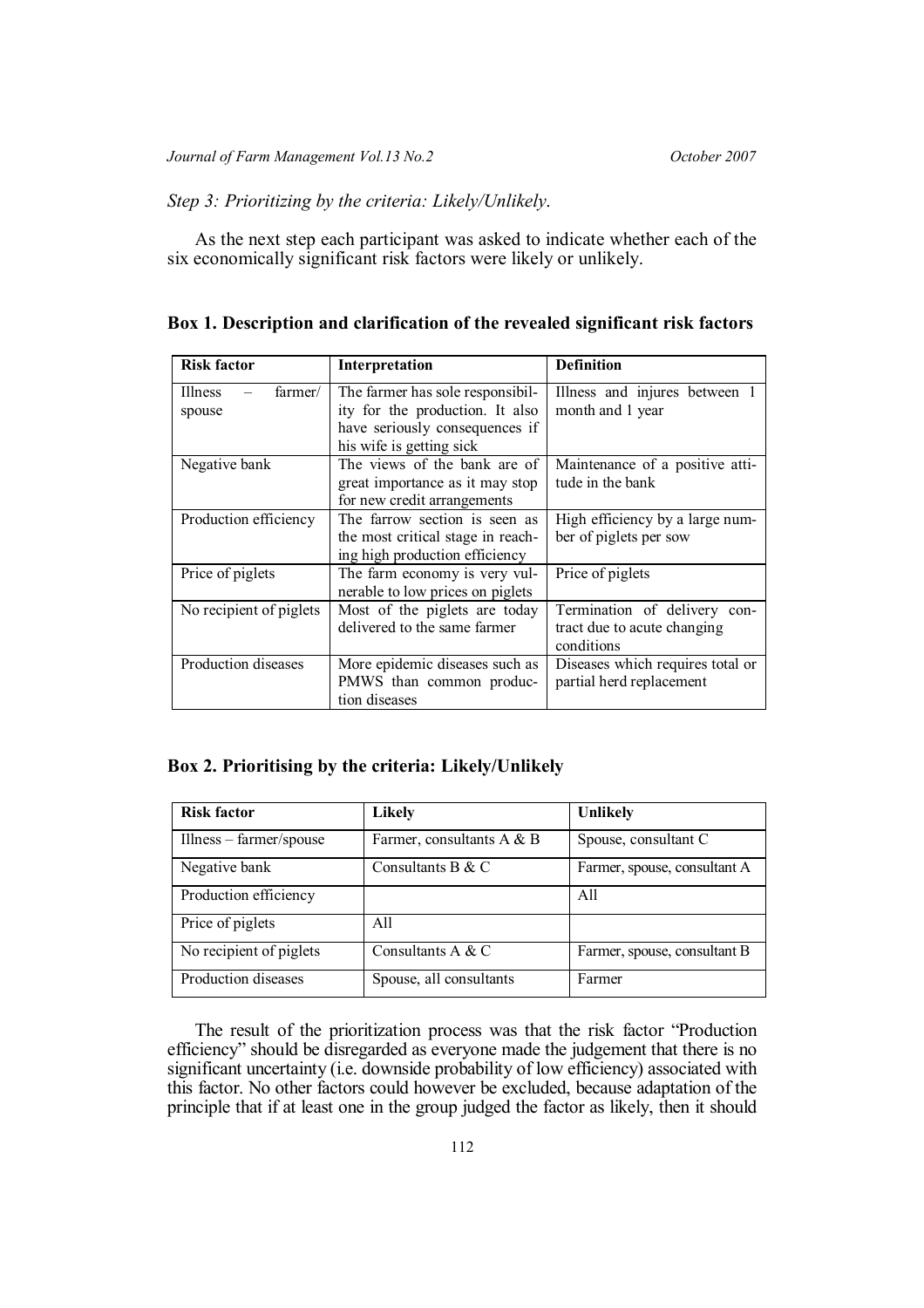be regarded as sufficient likely to be further evaluated. *Step 4: Prioritizing by the criteria: Influential/Non-influential*

The possibilities of influencing the risk factors were discussed in the group as the following step.

| <b>Risk factor</b>       | <b>Existing preparedness</b>                                                                                                                                                                                                                                                                                                     |  |  |  |
|--------------------------|----------------------------------------------------------------------------------------------------------------------------------------------------------------------------------------------------------------------------------------------------------------------------------------------------------------------------------|--|--|--|
| $Ilness - farmer/spouse$ | No preparedness against illness/injure with a duration of up to<br>1 year (except usual social security)                                                                                                                                                                                                                         |  |  |  |
| Negative bank            | The bank is continuously provided with information, including<br>budgets, to keep the goodwill                                                                                                                                                                                                                                   |  |  |  |
| Price of piglets         | Today no preparedness                                                                                                                                                                                                                                                                                                            |  |  |  |
| No recipient of piglets  | In the short-term the piglets may eventually be kept in farm<br>buildings owned by the farmer's father. Long-term there is<br>however no preparedness towards the risk of termination of the<br>delivery contract                                                                                                                |  |  |  |
| Production diseases      | The veterinarian is regularly visiting the farm and the farmer is<br>taking part in the animal health care programme. Production<br>specific hygiene rules are strictly followed and unauthorised<br>entrance to the production area is prohibited. Quarantine facili-<br>ties are established on farm owned the farmer's father |  |  |  |

**Box 3. The farmer's and his spouse's existing organisational preparedness**

It was evaluated that it is not realistic to obtain any kind of influence on the market price of piglets. Furthermore, it was evaluated that the current preparedness against exotic diseases in the production such as PMWS is sufficient at the moment. Hence, a general agreement was reached among the participants that the influence on the following risk factors should be further investigated:

- Illness farmer/spouse
- Negative bank
- No recipient of piglets

# **Reflection**

In order to identify and prioritise the many different sources of risks, it is necessary to impose some sort of structure on the process. In accordance with common practise in farm management we have divided the potential risk factors into 5 groups (Olson, 2004):

- Financial risks, *e.g.* availability and cost of capital
- Human risks, *e.g.* accidents in the working place or illness of the farmer, his spouse or employees
- Marketing risks, *e.g.* future prices of sale products and inputs
- Production risks, *e.g.* weather conditions, pests or production diseases
- Institutional risks, *e.g.* changes in income support schemes or environmental regulations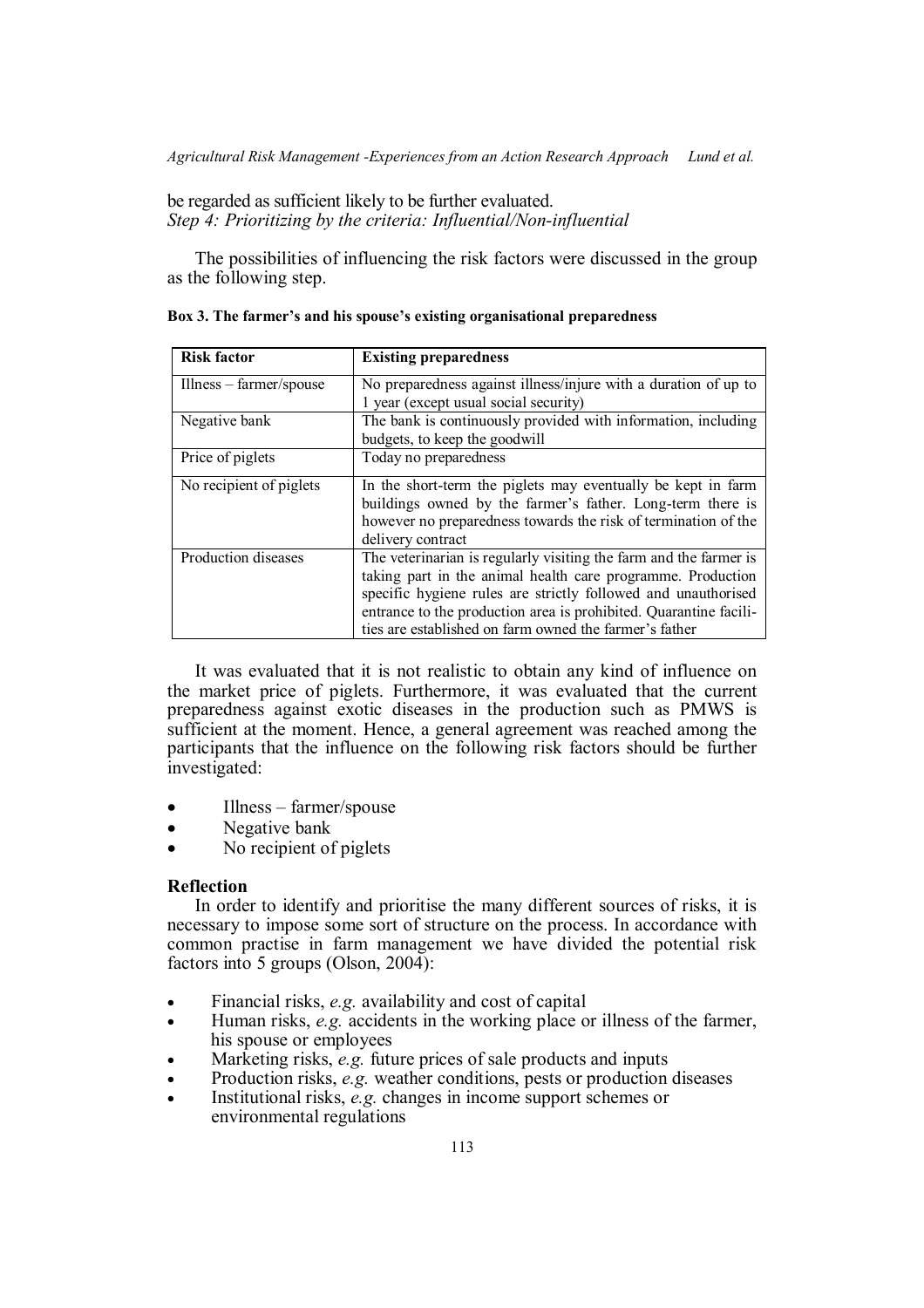It is of course possible to utilize other systematic approaches. One rather well known approach is to make a distinction between repeated and unique risks. Examples of repeated risks in agriculture are fluctuations in crop yields and price variations. Dealing with such risks is the main focus in conventional statistical decision making as described in e.g. Hardaker et al. (1997). Statistical decision making is however grounded on several unquestioned assumptions, where the existence of subjective probabilities is one of the most important.

The inconsistencies of lay people's probability judgements have been researched by many psychologists and economists. As reviewed in Bell et al. (1988) these systematic errors may arise because people tend to overemphasize low probabilities and underemphasize large probabilities and appear to value probabilities of accepted risks lower than risks which they are forced to accept – although the first class of probabilities often are statistically much higher. Such paradoxes seem be the logical consequence of the use of to much probabilistic thinking in agricultural risk management. With inspiration from the behavioural school our approach is only to use data that can be obtained in the real world and only performing such reasoning that can be carried out by reasonable men (Simon, 1978). In our opinion there is no convincing empirical evidence that ordinary people always do have subjective probabilities for even repeated risks and there is no logical argument why they should do so.

Unique risks such as the risk of new major oil crises or new tsunamis seem to be much more likely today than ever before. Unique risks are generally characterised by having a low likelihood of occurrence, but very high negative consequences if they actually happens. The governance of such extreme risks in the context of agricultural risk management has previously been reviewed in Renborg (1988). According to Renborg unique risks are best managed by farmers through a strategic planning exercise. As explained elsewhere, see e.g. Lund and Christensen (2003), the aim of strategic planning is to formulate a strategic plan, which may fulfil the overall values and goals of the farm family. Therefore, we are reluctant to reduce strategic planning to another word for risk management. Instead, we would rather argue that the formulation of strategic goals and plans are a prerequisite for making successful risk management on farms.

In our risk model no explicit distinguish between repeatable and unique risk factors is made. Instead we rely on collective risk assessments which are governed by a priori selected criteria such as grouping the risk factors into Significant/Insignificant and Likely/Unlikely risks. Of course, many other criteria could alternatively be adopted such as ranking the impact of risks on a scale from 1 (no impact) to 7 (very high impact) (Koesling et al., 2004). We believe that the choice of appropriate selection criteria is contingent on a number of conditions, including the number of participants in the risk assessment process, their experiences and human capabilities. From a practical point of view the most important requirement for the chosen criteria to be useful is that they are made explicit to the farm family; and from a more philosophical perspective it is most important to realize that choices of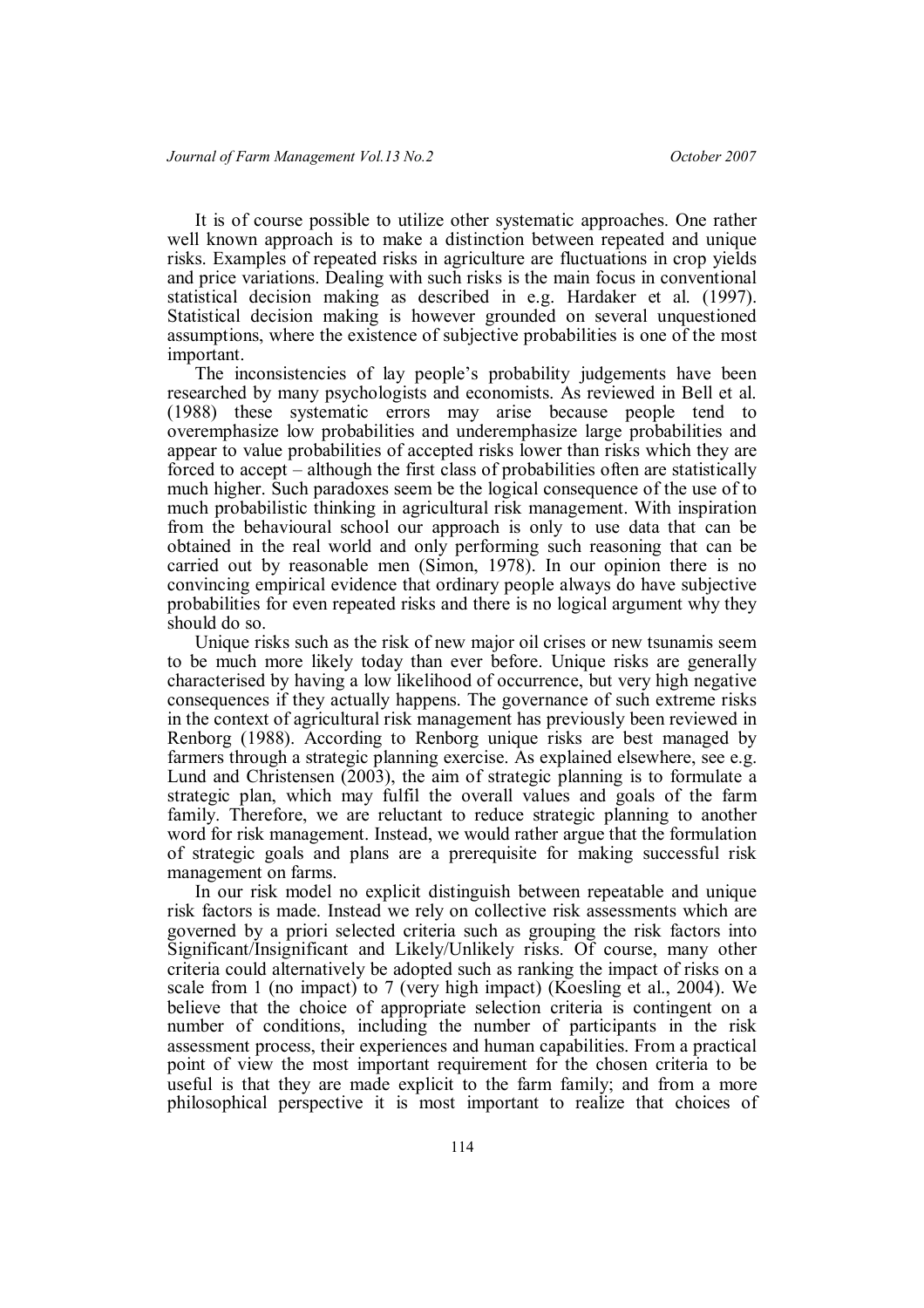selection criteria also involves value judgements - which is a fact that tends tobe overlooked.

# **Search and evaluation of alternatives**

Choice of alternatives to mitigate or even eliminate if possible the negative economic consequences of the identified risk factors constitutes the third phase of the developed risk management process.

### **How to do**

The content of the third phase has been subdivided into two steps:

- 1. Formulation of decision alternatives
- 2. Evaluation of the identified alternatives

Although multiple risk factors have been identified as both likely and significant in the previous phase, it is seldom realistic to handle a large number of risk factors at the same time in this phase. Thus, as a preliminary step to the search and evaluation of alternatives there may be a need for a further prioritisation of the revealed risk factors.

### **Case story**

Searching for and the evaluation of alternatives to reduce the negative economic impact of the risk factors, which have been considered as both significant, likely and influential, were discussed in a new meeting held on the farm. The three consultants participated together with the farmer in that meeting. Based on his own risk profile, the farmer judged decision alternatives to reduce the risks associated with the risk factor illness – farmer/spouse to be of highest personal value.

# *Step 1: Searching for alternatives*

The identification of decision alternatives for the risk factor illness – farmer/ spouse was performed in a jointed dialogue between the farmer and the three consultants. A motivation was also explicitly provided for each of the identified alternatives. The outcome of this step is illustrated in box 4.

### *Step 2: Evaluation of the identified alternatives*

Pros and cons of each of the formulated decision alternatives were revealed and discussed between the farmer and the three consultants. It emerges from the discussion that the farmer has preferences for the following alternatives:

- Documentation of the production routines in the piglet production (no. 1)
- Evaluation of personal insurances and social coverage (no. 2)
- Instruction concerning overall managerial tasks (no. 5)
- Agreements with the farm board (no. 7)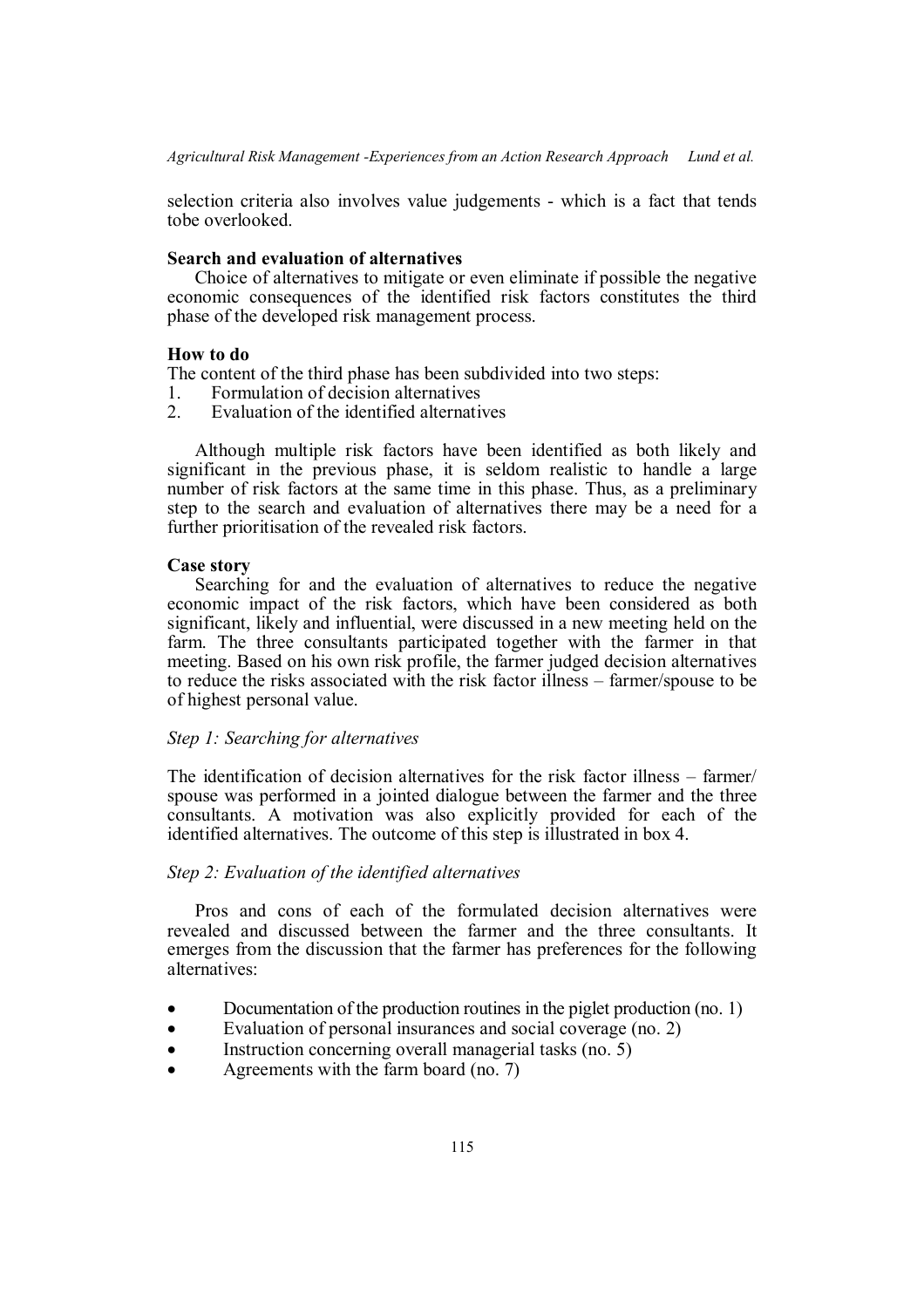| No.            | <b>Decision alternative</b>                                                                                                                                                                                        | <b>Motivation</b>                                                                                                   |
|----------------|--------------------------------------------------------------------------------------------------------------------------------------------------------------------------------------------------------------------|---------------------------------------------------------------------------------------------------------------------|
| $\mathbf{1}$   | Writing down the most important rou-<br>tines in the piglet production                                                                                                                                             | To ensure that a stranger might be<br>quickly introduced to the operation of<br>the piglet production               |
| $\overline{2}$ | Evaluation of personal insurances and<br>social arrangements, which may be<br>utilised in case of the farmer's or his<br>spouse's sickness (up to 1 year)                                                          | To ensure a balance between the insur-<br>ance and social coverage with the fi-<br>nancial needs in case of illness |
| 3              | Annual health check                                                                                                                                                                                                | In order to prevent illness                                                                                         |
| $\overline{4}$ | Prevention of occupational hazards                                                                                                                                                                                 | Should be seen as an extension of a<br>previous working place evaluation                                            |
| 5              | Instructions concerning overall mana-<br>gerial tasks                                                                                                                                                              | To ensure that others may take over in<br>case of an emergency                                                      |
| 6              | Working instructions, i.e. the spouse<br>and/or the father are supervised in the<br>daily production routines                                                                                                      | Should be seen as a supplement to al-<br>ternatives 1 and 5                                                         |
| 7              | Agreement with the farm board<br>to borrow labour assistance in<br>case an accuate short term<br>situation should arise<br>To assist ih hiring new<br>employees in case of a more<br>permanent emergency situation | To involve the established farm board,<br>also in case of an emergency situation                                    |
| 8              | Ensuring of the psychological health,<br>e.g. by a weekly day off                                                                                                                                                  | To avoid permanent stress                                                                                           |

#### **Box 4. Identified decision alternatives and their motivation**

### **Reflection**

In our risk model the search for new decision alternatives has been divided into the same categories as the risk factors, i.e. financial, human, marketing, production and institutional alternatives. The reason is once more the need to put some sort of systematic into the identification process and consultants seem to be accustomed to think in this systematic manner. An obvious drawback is however the risk of ignoring eventually correlations, e.g. statistically significant relationships, between relevant risk factors. A negative correlation between price and production risks might be one example. Inappropriate alternatives may be identified and chosen if such correlations are overlooked or consciously ignored.

Despite the correlation problem our experiences indicate that the lack of available information is not the most important obstacle to formulate efficient decision alternatives to prevent or mitigate the negative economic impact of one or more risk factors. It is evident that the formulation of new alternatives is contingent on the knowledge, experiences and innovative capabilities of the involved persons. Therefore, we believe that the process is mainly hampered by psychological barriers. One of these barriers might the phenomena called anchoring, which is well known in the decision making literature (Hogarth,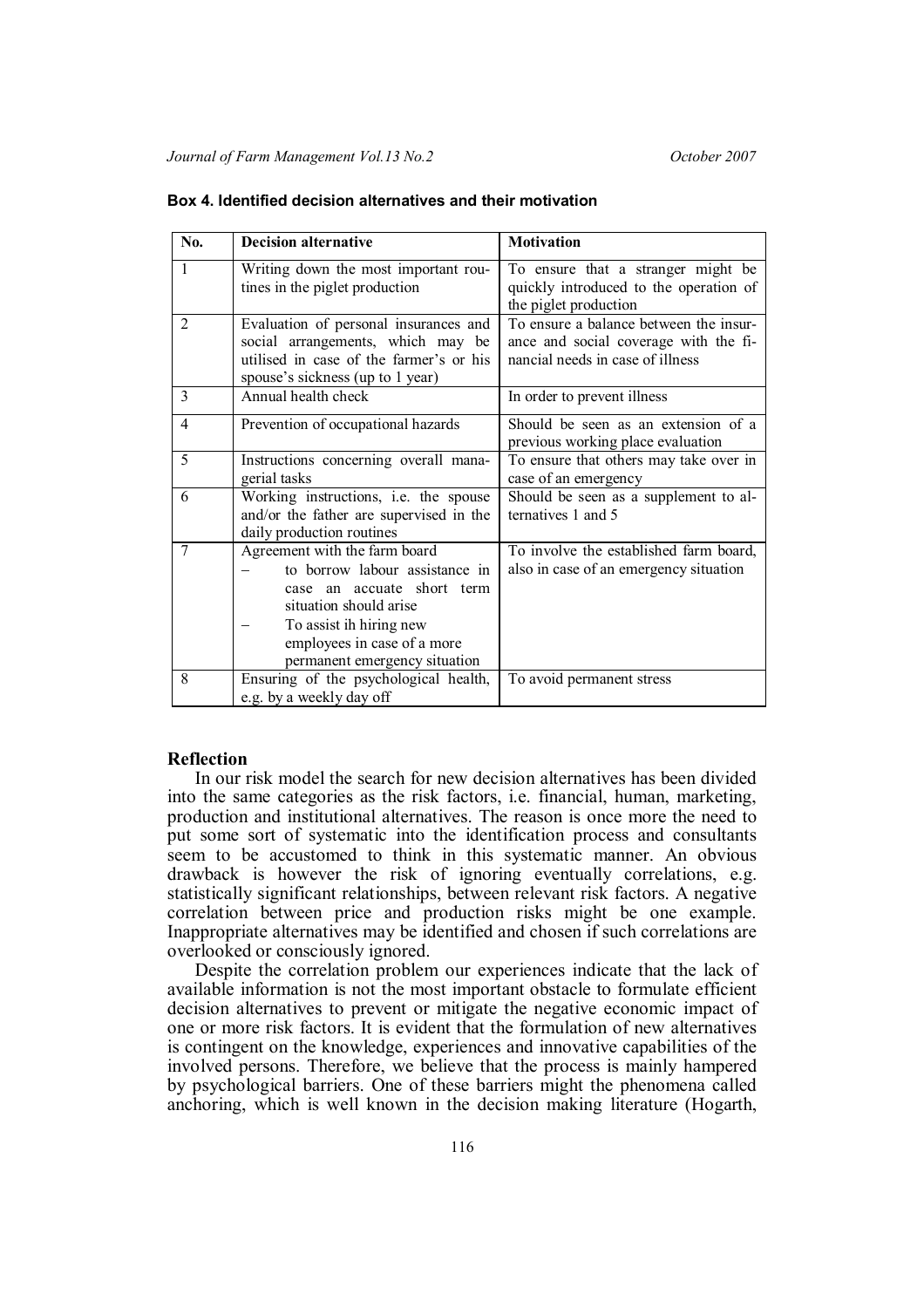1980). Anchoring implies that people are inclined to look for new opportunities in the neighbourhood of what they currently are doing. Less recognised are the psychological effects of issues such as tacit knowledge. Tacit knowledge is knowledge, which cannot be articulated explicitly, but which is revealed by doing things (Lund  $\&$  Larsen, 2002). Even though tacit knowledge is beneficial in many respects, it might very well be another psychological obstacle in the search for new opportunities.

More notable is however that decision making in the sense of making choices among revealed alternatives seems to be a very minor part of applied risk management. Although this observation is not new, it is striking that so much of the modern risk literature still are preoccupied with the development of decision criteria that can be deemed as optimal from a purely theoretical perspective. It is contradictory to the empirical observation that choices apparently are so painless to make in practice. If the intention is to educate people to make better decisions in face of risk and uncertainty, whether "better" ought to be interpreted as more rational, more informed or more sensible, the most depressing consequence of this theoretical obsession with decision criteria is that other relevant aspects are neglected.

One such relevant aspect is the question of framing of decisions. In decision theory, the framing problem is usually accredited to Tversky and Kahneman by showing that people's choice of preferred hospital treatment were changing according to whether the treatment information was presented as the chance of survival or as the risk of death even though the probabilities were the same in both cases (Tversky & Kahneman, 1988). There is however reasons to believe these framing experiments are only one of many signs of the fact that our subjective knowledge and personal behaviour is context dependent (Sayer, 1992).

# **Implementation and monitoring**

Within the developed model framework implementation and monitoring is considered as an important phase in the operational management of risks. Through implementation is the chosen decision alternatives assumed to be put into action plans and by monitoring it should be controlled whether the action plan is carried out as expected.

#### **How to do**

Depending on the specific circumstances the implementation can be done in two different ways:

- risk management as part of another consulting service
- risk management as an independent consulting service

In the first case risk management would typically be a supplement to a traditionally strategic consultancy process to farm families. Hence, before any strategic decisions are made the most important risk factors have been identified and appropriate means to reduce or absorb some of these risks have been evaluated and prioritised.

In the second situation risk management is understood as an independent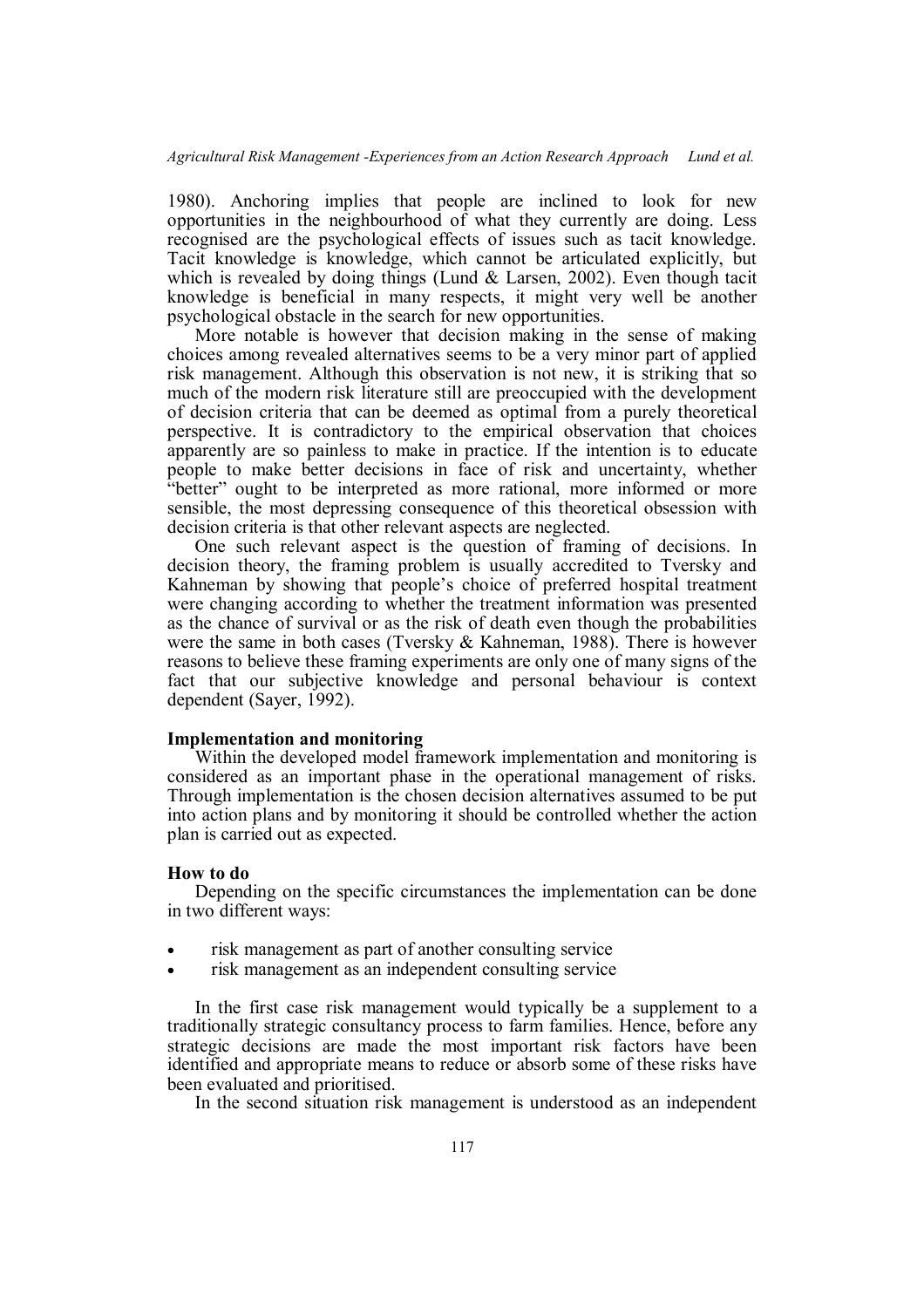consultancy product. One possibility would here be to evaluate the farm family's need for risk management on an annual basis and if a need is revealed and other relevant assumptions fulfilled, then a written consulting agreement should be completed.

Monitoring of the risk management process implies that the action plan is continuously governed and eventually revised if significant unexpected events are happening. A clear task division between the farmer and his consultants, regular follow-ups and mutual feedbacks between the involved are main prerequisites for a successful governance of the implemented action plans.

### **Case story**

An action plan for the chosen alternatives to reduce the potential negative impact of the risk factor: Illness – farmer/spouse was formulated as part of the second meeting on the farm. The action plan, which was set-up jointly by the farmer and the three consultants, is shown in box 5.

| Alter-                      | Action                       | <b>Responsible</b> | <b>Outcome</b>       | <b>Deadline</b>                   |
|-----------------------------|------------------------------|--------------------|----------------------|-----------------------------------|
| native <sup>1</sup>         |                              |                    |                      |                                   |
|                             | Writing down the weekly      | Farmer             | Text-                | 1. Marts 2005                     |
|                             | and monthly working plans    |                    | document             |                                   |
|                             | in the piglet production     |                    |                      |                                   |
| $\mathcal{D}_{\mathcal{L}}$ | Updating the personal health | Farmer             | <b>New</b><br>insur- | 1. Marts 2005                     |
|                             | insurance schemes            |                    | ance polices         |                                   |
| $\mathcal{D}_{\mathcal{L}}$ | Improved overview of social  | Consultant A       | Information          | 1. May 2005                       |
|                             | security benefits in case of |                    | to the farmer        |                                   |
|                             | illness                      |                    |                      |                                   |
| 5                           | Compilation of management    | Farmer             | Text-                | 1. June 2005                      |
|                             | instructions                 |                    | document             |                                   |
| 7                           | Discussion of compiled plans | Farmer             | Agreements           | September<br>$\mathbf{1}_{\cdot}$ |
|                             | with the farm board          |                    | with the farm        | 2005                              |
|                             |                              |                    | board                |                                   |

|  |  |  |  |  |  |  |  | Box 5. Action plan for the risk factor: Illness - farmer/spouse |  |
|--|--|--|--|--|--|--|--|-----------------------------------------------------------------|--|
|--|--|--|--|--|--|--|--|-----------------------------------------------------------------|--|

1) The number refers to the ranking of the alternative shown in box 4.

Before closing the meeting, it was agreed that the developed action plan should be evaluated on a new meeting held in the start of October 2005.

### **Reflection**

Although implementation and evaluation is an integrated part of any managerial process, it is striking so little the conventional agricultural risk literature has studied these matters. It is typically recognised that the chosen decisions ought to be implemented and monitored, but it is not explained how it should actually happen.

Two main lessons may be learned from our experiences with implementing and monitoring agricultural risks. Firstly, it seems difficult if not impossible to say precisely when a selected alternative has been manifested into actions. The reason most likely is that there are many different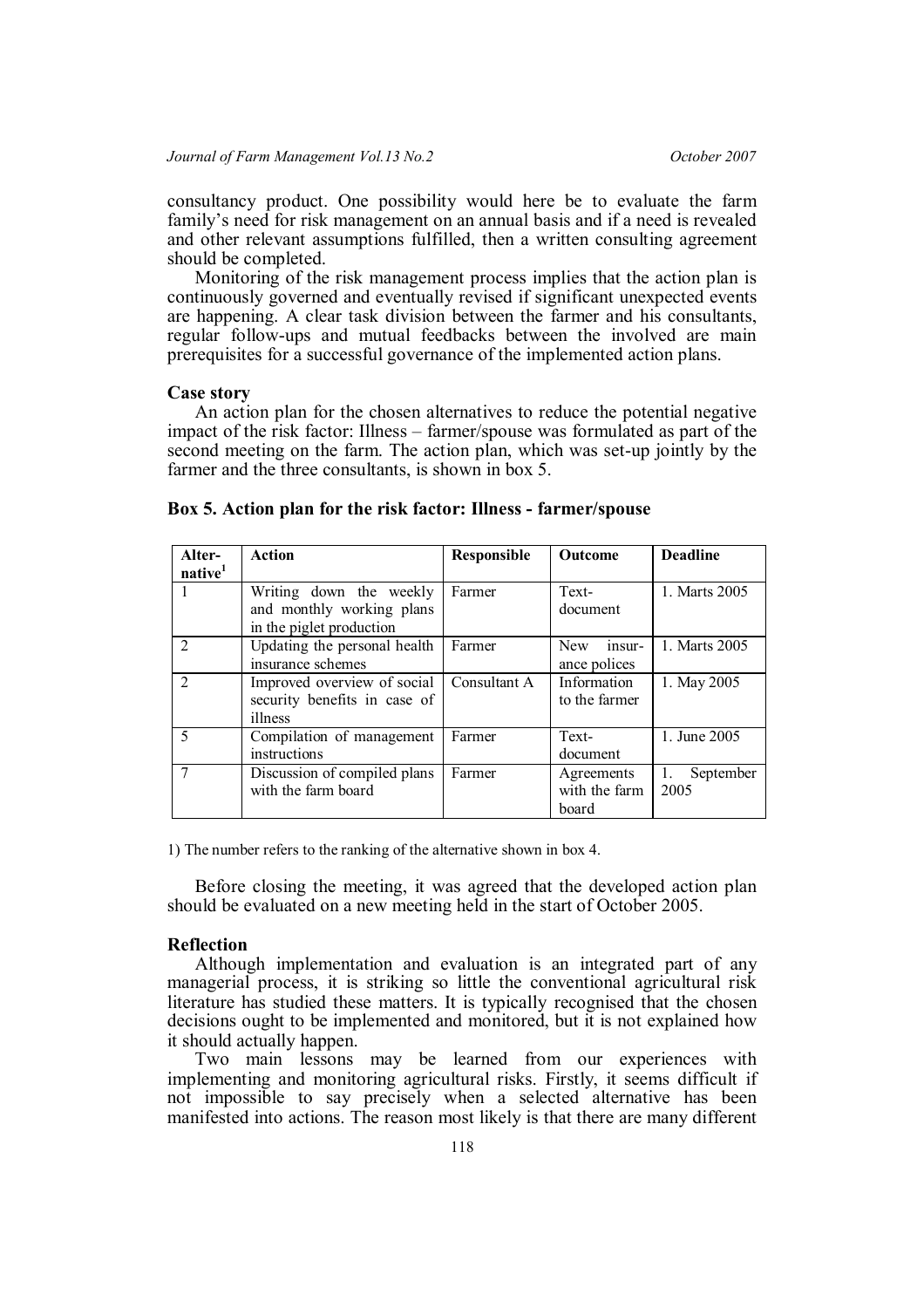types of actions. One subset of actions invokes physical transformations as when the chemical spaying of crops is changed to reduce the negative effects of pests; another subset is financial actions such as purchasing a future or option to mitigate price risks; one may also think of social actions as e.g. making a mutual agreement between farmers to help each other in emergency situations. The provided case story clearly shows the fuzziness of putting actions into practice. For example, one may of course wonder whether "Compilation of management instructions" is really an action as stated in box 5.

Secondly, we have realised that the monitoring of risks are much more complex compared to traditional planning and control exercises typically adopted in farm management (Olson, 2004). Stated simply, the traditional monitoring approach is to determine some desired objectives, choice and implement appropriate actions in order to obtain the objectives, then observe any derivates between the planned targets and the realized outcomes and take corrective actions if any significant deviations are observed. This managerial procedure is usually called a negative feedback loop (Stacey, 1993).

Negative feedback mechanisms are not applicable in the monitoring of risks because of one very simple fact: The basic idea of risk management is to prevent the negative consequences of risk factors before they actually happen. Hence, an action plan as shown in box 5 is made to prevent or at least mitigate the negative consequences associated with an illness of the farmer or his wife. Measurement of the realised consequences is therefore an inadequate and indeed very poor indicator of the success of a performed risk management process.

Instead the monitoring of risks should be carried out by applying principles that together are entitled positive feedback (Stacey, 1993). In positive feedback it is explicitly recognised that every plan and thus all kinds of intended behaviour is based on a fundamental set of assumptions. Examples of these fundamental assumptions or hypotheses embedded in the action plan illustrated in box 5 are that the farmer and wife are staying together, that the farm board continues to exist and that the compiled management instructions are not outdated by major changes in the operation of the pig production. Clearly, the nature of these assumptions is contingent on the specific farm and farm family that is considered. Thus, monitoring of risks by positive feedback mechanisms implies that such basic assumptions are revealed and monitored on a timely basis; and if some of these hypotheses change significantly over time, a new risk management process should be initiated, where new risk factors should be evaluated and new actions implemented.

### **Conclusions**

The tentative conclusions that can be obtained from a process oriented and context dependent approach to applied risk management in agriculture are that:

- the definition of relevant risk problems is dependent on value judgements
- the risk assessment is always guided by more or less articulated criteria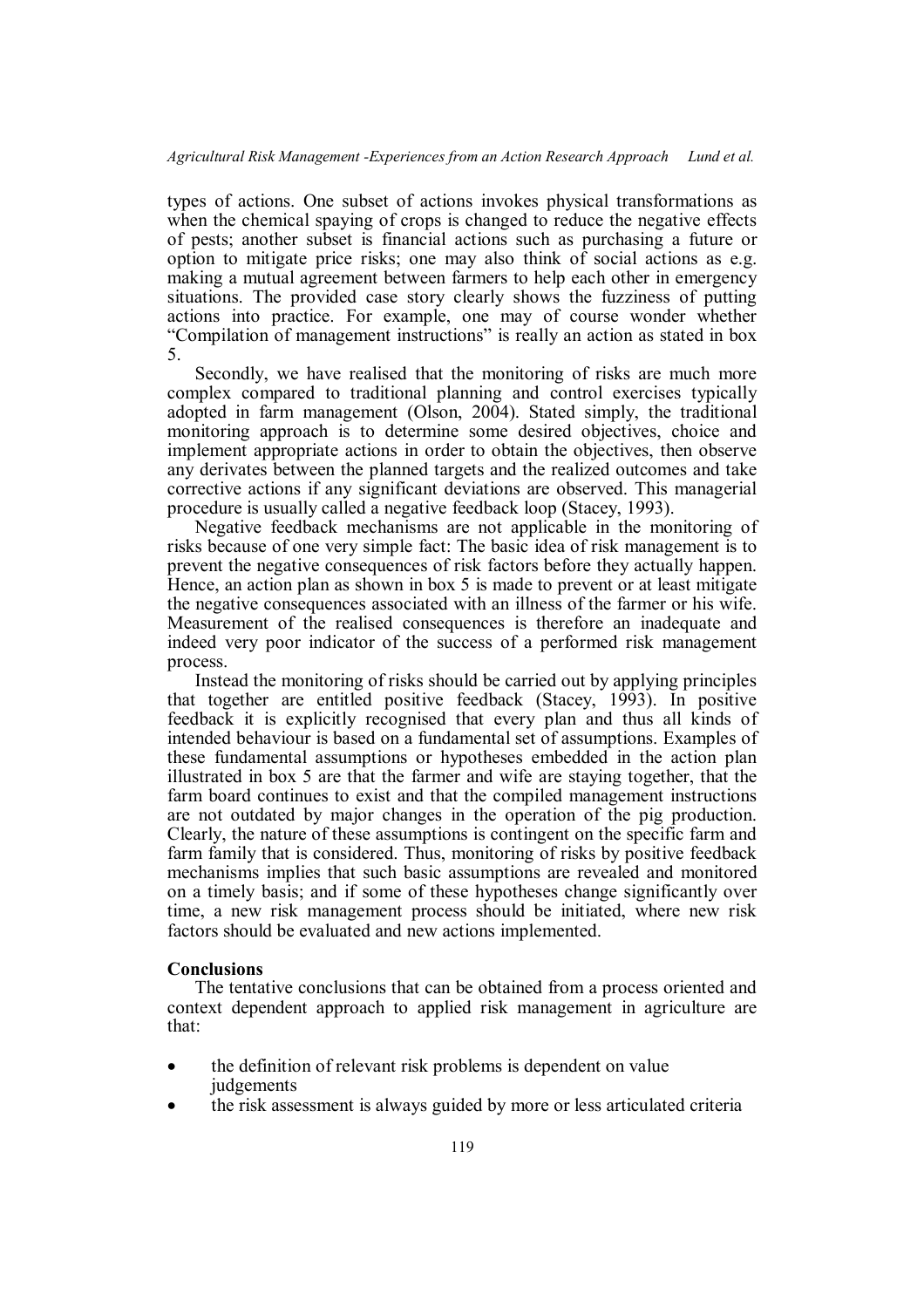- the formulation of new decision alternatives is mainly hampered by psychological obstacles
- the choice process plays a minor role
- the implementation in the sense of putting actions into practice is fuzzy
- the risk monitoring is driven by hypotheses although they may be unconscious

Recently, Professor Webster has asked whether all the revealed "departures" from apparent "rationality" mean that the classical decision theory has no value (Webster, 2003). Our experiences lead to the same question; and our answer is also equal to that provided by Professor Webster: No. What is needed seems to be that future academia studies on agricultural risk behaviour and decision making are taking better into account the specific practical, social and cultural context of the human actors that are going to be examined. It is however a major challenge to achieve!

### **References**

Bell, D. E.; H. Raffia & A. Tversky (1988): *Decision making – Descriptive, normative, and prescriptive interactions*. Cambridge University Press, Cambridge, UK.

Glickman, T. S. & M. Gough (editors) (1995): *Readings in Risk.* Fourth printing. Resources for the Future, Washington D. C.

Hardaker, J. B.; R. B. M. Huirne & J. R. Anderson (1997): *Coping with Risk in Agriculture*. CAB International, USA.

Hogarth, R. M. (1980): *Judgement and Choice: The Psychology of Decision.* John Wiley and Sons, England.

Lund, M.; A. Oksen; T. U. Larsen, H. Andersen, H. H. Andersen; A. Sneftrup; K. Ladekjær, A. Larsen & P. Bonefeld (2005): *Håndbog i risikostyring (Handbook in risk management)*. Handbook in Danish published in cooperation between the Danish Advisory Service and Food & Resource Economics Institute, the Royal Veterinary and Agricultural University.

Koesling, M.; M. Ebbesvik; G. Lien; O. Flaten; P. S. Valle & H. Antzen (2004): Risk and risk management in organic and conventional cash crop farming in Norway. *Food Economics,* Vol. 1, No. 4: 195-206.

Lund, M. & J. Christensen (2003*): Implementation of Strategic Planning on Farm Businesses: Lessons from Danish Projects*. In A. Belmann & A. Lissitsa (ed.) (2003): *Large Farm Management*. Studies on the Agricultural and Food Sector in Central and Eastern Europe. Vol. 20. Agrimedia GmbH, Germany.

Lund, M. & T. U. Larsen (2002): Development of Strategic Consultancy to Farm Managers: Experiences from an Action Research Approach. *Farm*